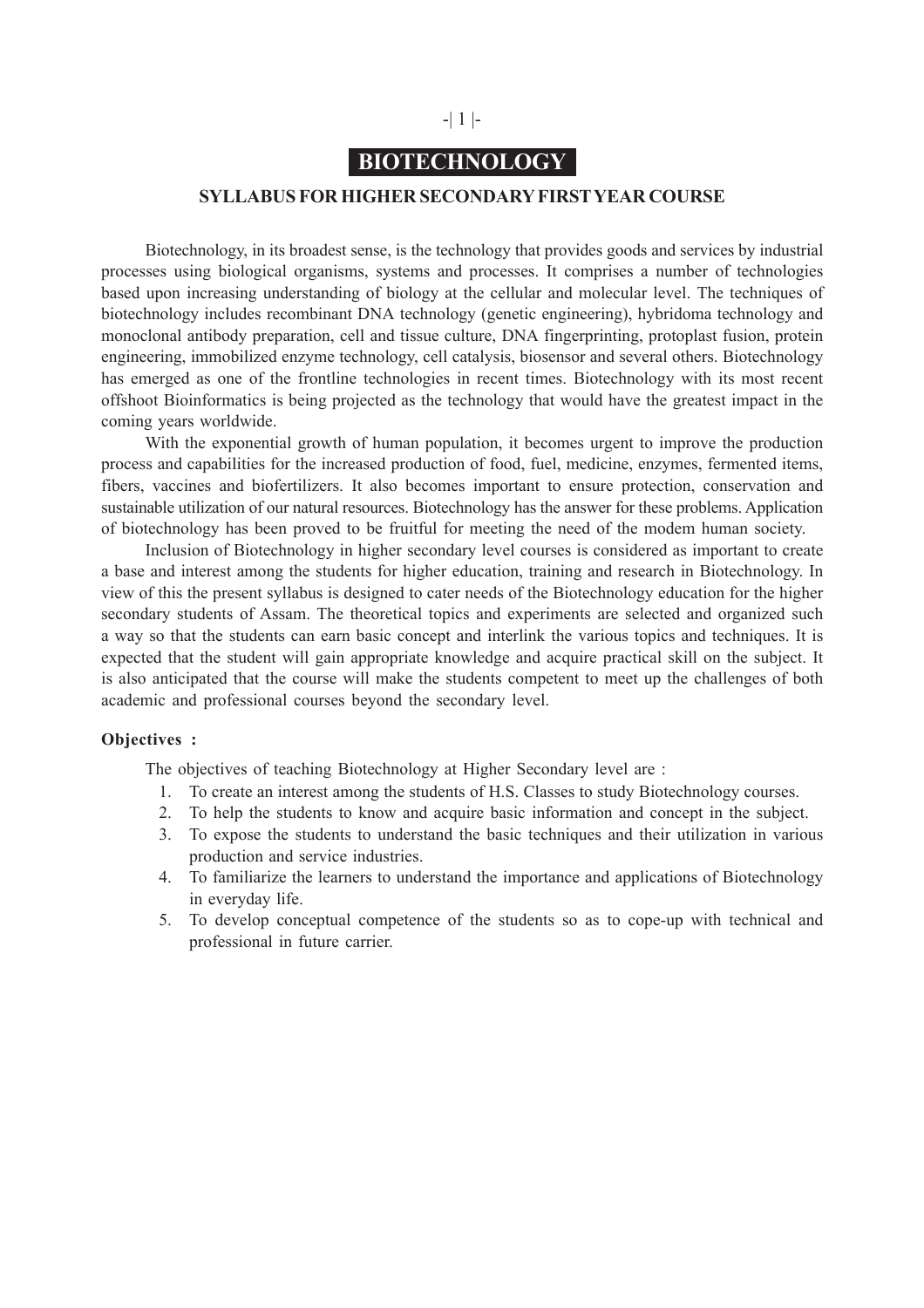# **BIOTECHNOLOGY**

## **SYLLABUS FOR HIGHER SECONDARY FIRST YEAR COURSE**

### **One Paper Time : Three hours Marks : 70**

# **Unitwise Distribution of Marks & Periods :**

| Unit No.              | <b>Title</b>                                                                                                                                                                                                       | <b>Marks</b> | <b>Periods</b> |
|-----------------------|--------------------------------------------------------------------------------------------------------------------------------------------------------------------------------------------------------------------|--------------|----------------|
| Unit-1                | Introduction to Biotechnology                                                                                                                                                                                      | 10           | 22             |
| Unit-2                | Basic Chemistry of Biomolecules                                                                                                                                                                                    | 10           | 22             |
| Unit-3                | Basics of Bio-Chemical Technology                                                                                                                                                                                  | 10           | 16             |
| Unit-4                | Cell Biology                                                                                                                                                                                                       | 15           | 34             |
| Unit-5                | Genetics                                                                                                                                                                                                           | 10           | 22             |
| Unit-6                | Molecular Biology                                                                                                                                                                                                  | 15           | 34             |
|                       | <b>Total</b>                                                                                                                                                                                                       | 70           | 150            |
|                       | Unitwise Distribution of Course contents:                                                                                                                                                                          |              |                |
|                       |                                                                                                                                                                                                                    | <b>Marks</b> |                |
|                       | Unit-I: Introduction to Biotechnology                                                                                                                                                                              | 10           |                |
|                       | History and definition                                                                                                                                                                                             |              |                |
|                       | Scope & Importance of Biotechnology                                                                                                                                                                                |              |                |
|                       | Branches of Biotechnology                                                                                                                                                                                          |              |                |
|                       | Biotechnology and Society                                                                                                                                                                                          |              |                |
|                       | Unit-2 : Basic Chemistry of Biomolecules<br>Building Blocks of Biomolecules : Structure and Dynamics<br>Structure and function of Molecules<br>Lipids, Proteins and Nucleic acids<br><b>Biochemical Techniques</b> | 10           |                |
|                       | Unit-3 : Basics of Biochemical Technology                                                                                                                                                                          | 10           |                |
| Unit-4 : Cell Biology | Structural Organization of Prokaryotic and Eukaryotic-cells<br>Cell, divisions and cell cycle<br>Plasma membrane: Structural organization and function<br>Cellular techniques                                      | 15           |                |
| Unit-5 : Genetics     | Mendel's law of Inheritance<br>Chromosome theory of Inheritance<br>Linkage and crossing over, sex-linked Inheritance<br>Mutation and mutagenesis<br>Gene and Genome                                                | 10           |                |